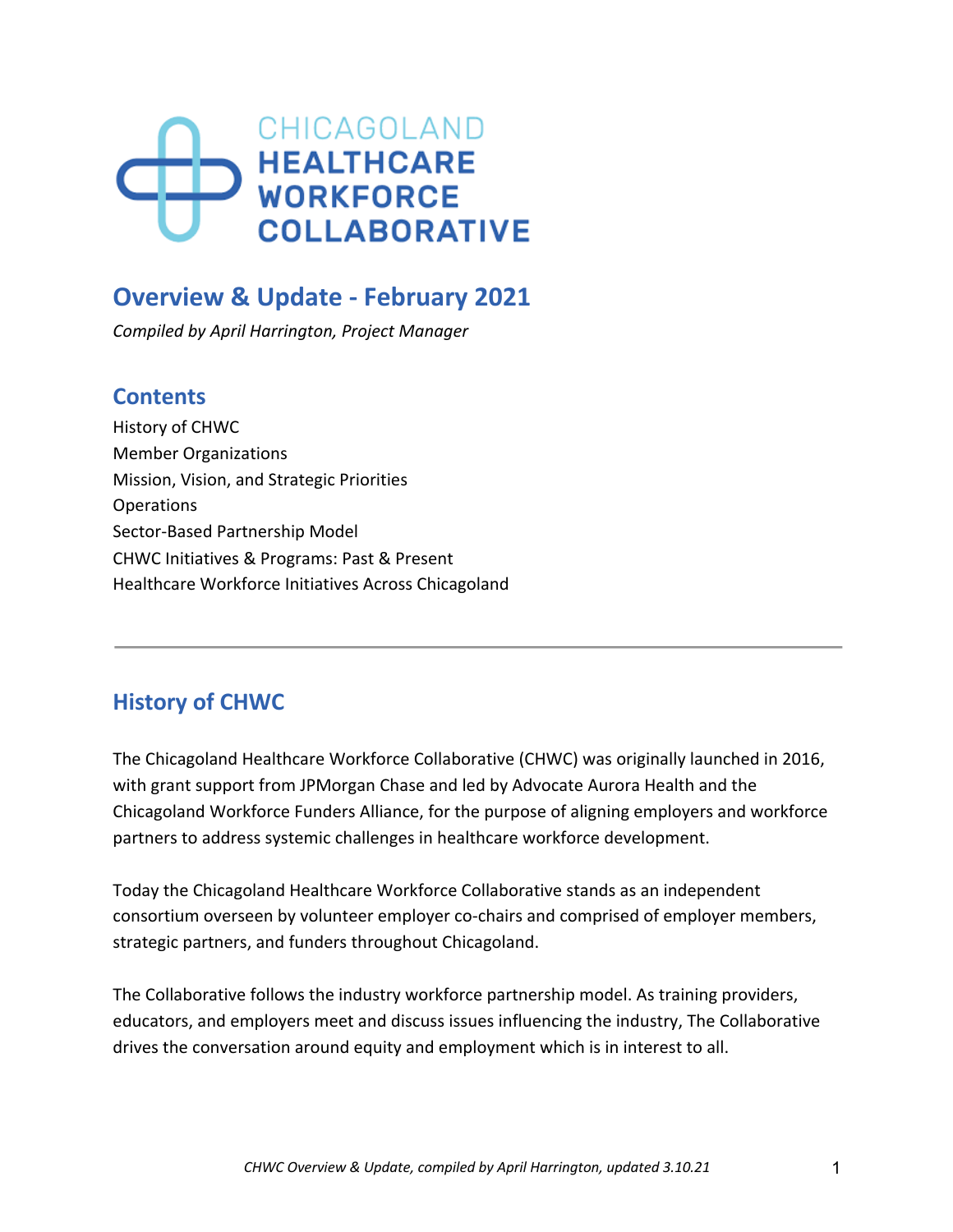Unlike job developers, The Collaborative does not have the transactional pressure of forced speaking engagements or job opening requirements. The purpose is to have a no-pressure inclusive environment where individuals from recognized healthcare organizations can join an action team to take charge against systemic issues together across the healthcare ecosystem.

## **Member Organizations**

#### **Co-Chairs:**

Clayton Pryor, Director, Workforce Development, Advocate Aurora Health Betsy Rahill, Senior Consultant, Internal and Community Workforce Strategy, UChicago Medicine Jason Spigner, Vice President, Chief Human Resources Officer, Sinai Health System

#### **Healthcare Employers Strategic Partners**

Advocate Aurora Health Chicago AHEC Health & Medicine Amita Health Chicago Cook Workforce Partnership Cook County Health and Hospital System Chicago Department of Public Health Loyola University Medical Center Chicago Public Schools Lurie Children's Hospital Civic Consulting Alliance Northshore **EdSystems** Northwestern Medicine **Illinois Medical District** Rush University Medical Center **Illinois Public Health Institute** Sinai Health System **Malcolm X** Community College South Shore Hospital Midwestern Career College University of Illinois Health & Hospital System West Side United University of Chicago Medicine **Safer Foundation** 

#### **Funding Partners**

Chicagoland Workforce Funder Alliance Fry Foundation JP Morgan Chase McCormick Foundation Michael Reese Health Trust

World Business Chicago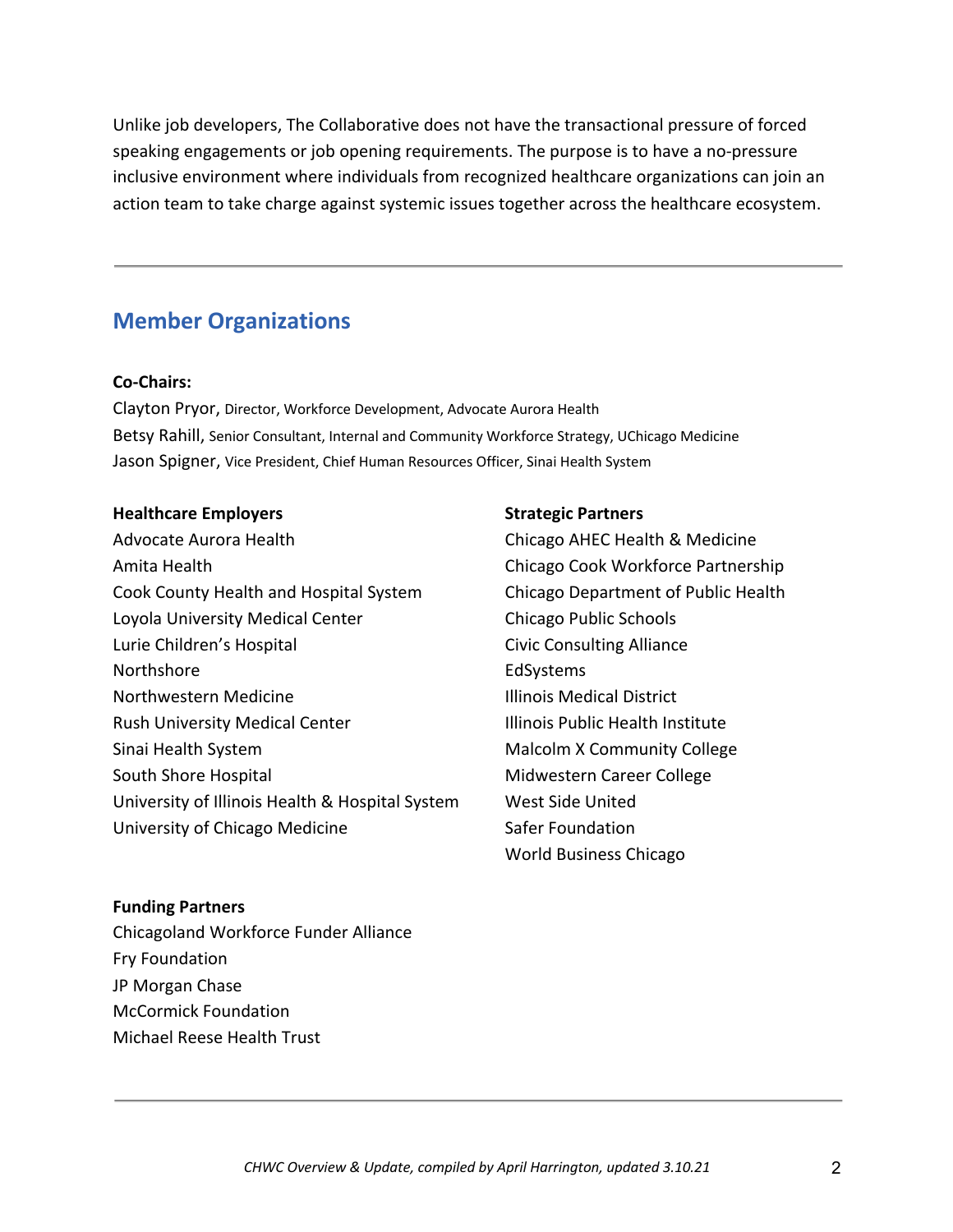## **Mission, Vision, and Strategic Priorities**

**Mission:** The Chicagoland Healthcare Workforce Collaborative unites employers and industry partners to support an inclusive healthcare workforce, provide accessibility for unemployed and underemployed populations, and develop innovative responses to the evolving needs of the healthcare industry.

**Vision:** CHWC is the source of innovative workforce solutions that result in a stronger and more diverse local workforce for the Chicago Healthcare industry.

**Value Proposition:** For healthcare employers who believe in the necessity of a strong local workforce, the Healthcare Workforce Collaborative is a consortium of employers and partners that identifies and implements impactful, data-driven and action-oriented training and hiring solutions, especially for communities with high rates of unemployment and underemployment.

**Strategic Priorities:** These priorities were identified by an array of stakeholders, particularly Human Resources staff at member employers, in a facilitated process at the launch of the Collaborative.

- 1. **Education and Training:** Bridging the gap by uniting a variety of partners across the healthcare industry
- 2. **Local and Targeted Hiring:** Focusing recruitment efforts in areas with higher concentrations of unemployment
- 3. **Retention & Career Pathways:** Offering training and education opportunities to new career pathways for employees

## **Operations**

The Chicagoland Workforce Funders Alliance (CWFA) retains a consultant to serve as the Project Manager, formerly Bonnie Kang and now April Harrington. Adrian Esquivel leads the project as Deputy Director of the CWFA.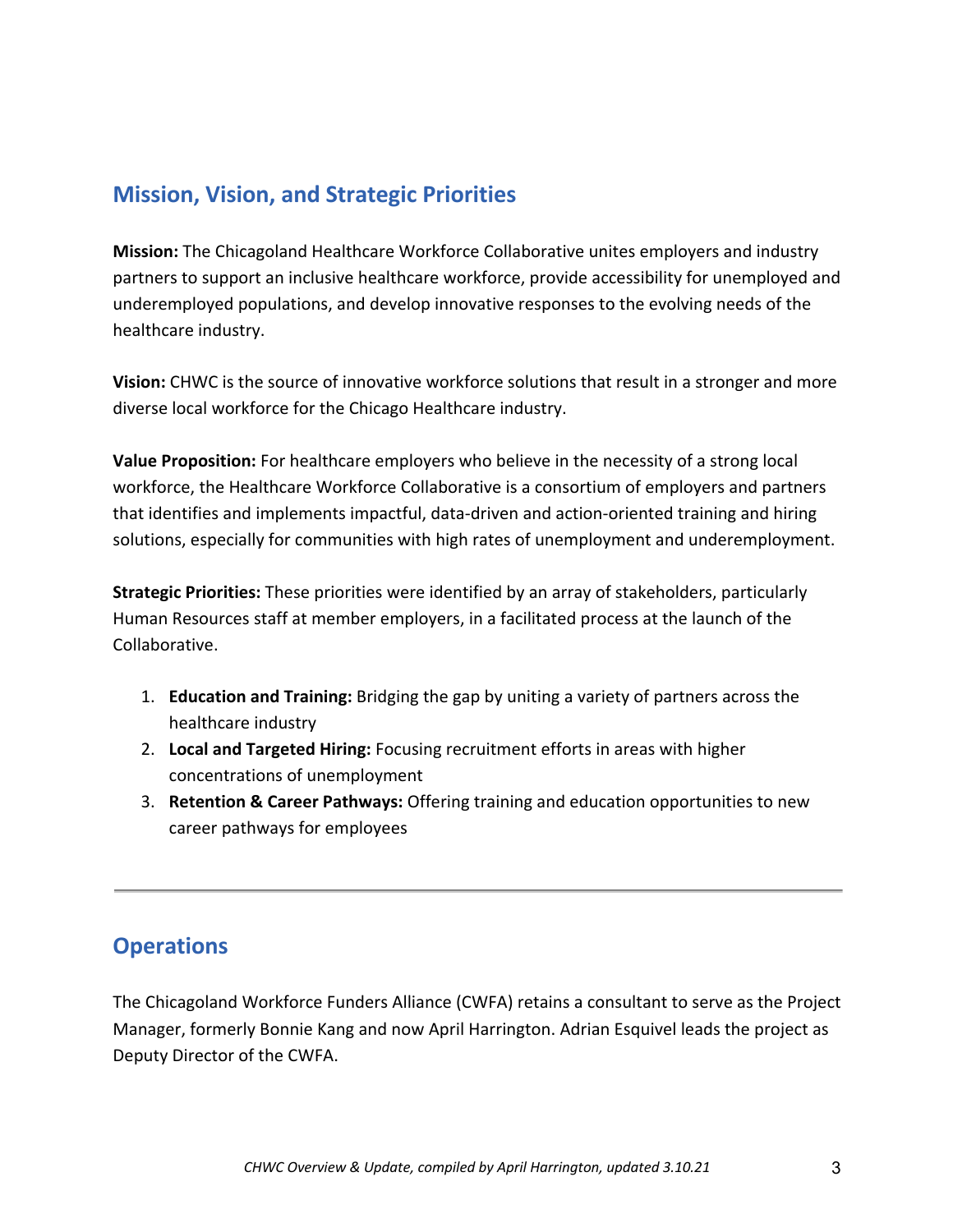Three employer co-chairs (listed earlier) lead the collaborative. Action teams have been formed around each of the strategic priorities, with team chairs.

The full Collaborative meets quarterly. The Co-chairs and action teams meet more frequently, but do not currently have a regular meeting schedule.

In early 2020, CHWC adopted a 3-tier membership system with associated dues for employer members. The top tier, Executive Membership for \$10,000+ annually, includes the ability to serve as co-chair or leader of an action team, voting rights, eligibility to apply for funding opportunities, and priority publicity on marketing materials. Waivers are also available for members who are unable to pay.

*Membership tier selection and due collection has been temporarily suspended while employers grapple with the Covid-19 pandemic.* 

CHWC launched a website in late 2019: https://chihealthworks.com/.

# **Sector-Based Partnership Model: Employer Driven, Community Supported**

Sector Partnerships are defined as, "partnerships of companies, from the same industry and in a shared labor market region, with education, workforce development, economic development, community organizations and other stakeholders that collectively focus on a set of priorities that matter to the health and competitiveness of their industry."  $1$ 

Sector strategies have been utilized in Chicago for decades and are a cornerstone of local and regional economic development strategies.

In 2015, The Illinois Department of Commerce and Economic Opportunity released Sector Partnership-based Employer Engagement: A Framework for Illinois, which introduces the Next Generation Sector Partnership model, created by the Woolsey Group and the Institute for Networked Communities.

<sup>&</sup>lt;sup>1</sup> The Woolsey Group, Illinois Department of Commerce & Economic Opportunity, and Maher & Maher (2015). Sector Partnership-based Employer Engagement: A Framework for Illinois, Retrieved from https://www.illinoisworknet.com/WIOA/network/Documents/ILSectorBasedEmpEngVision\_Final\_2015051 3.pdf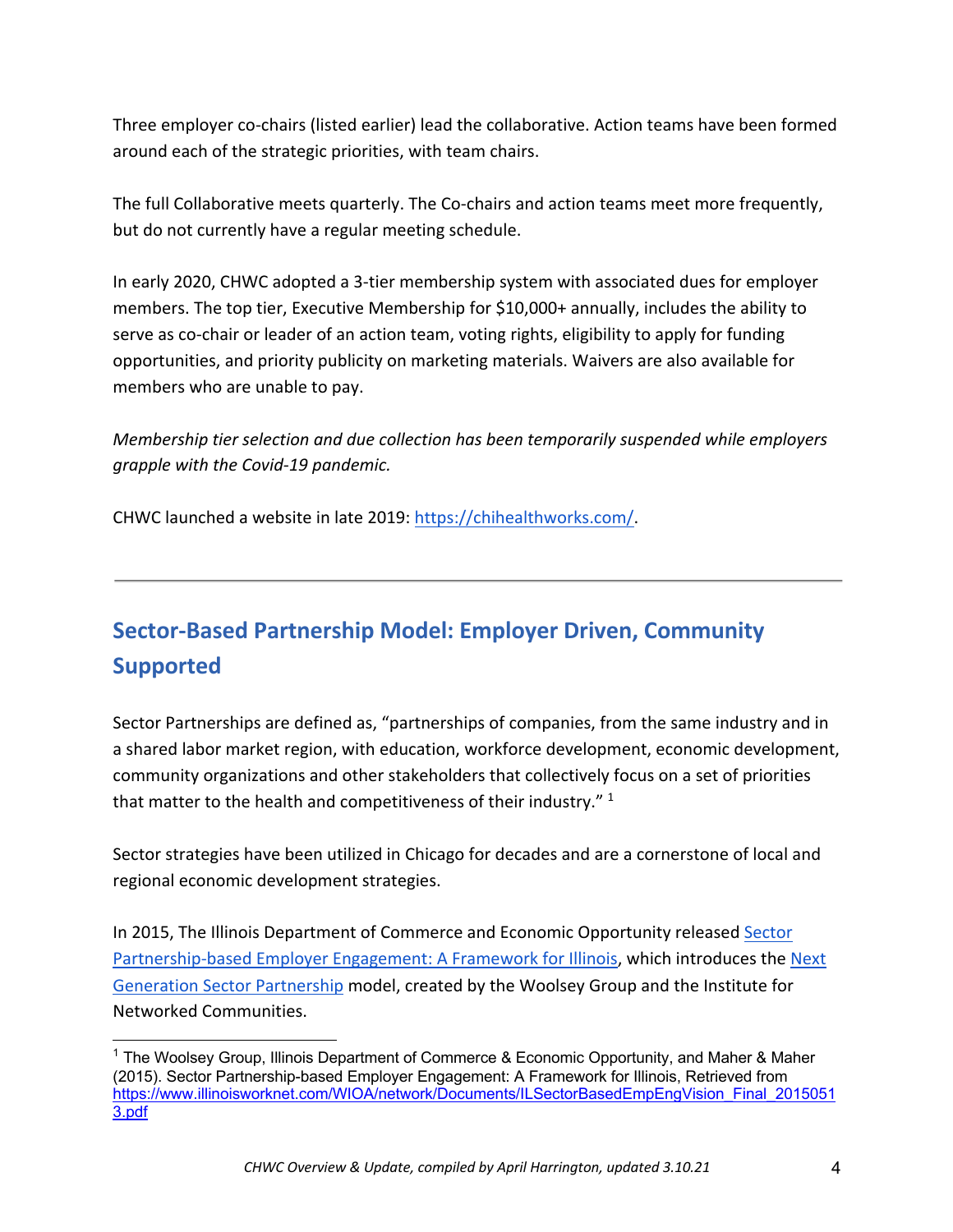"Next Gen Sector Partnerships organize around industry needs, not around existing public program needs,"<sup>2</sup> according to Woolsey Group. Industry leaders serve as the champions and active partners in sector-based strategies and public partners sit at the table to listen and respond to industry needs. Partnerships act as one-stop-shops for businesses to address their collective issues and for public partners to find ways to collaborate, as opposed to public partners individually approaching industry to fulfill their needs.

This short video and two-pager give an excellent, succinct overview of the Next Gen Sector Partnership model.

The graphic below (Figure 1) illustrates the recommended composition of a Next Gen Partnership, with business champions and leaders at the center table providing strategic leadership, and the convener and public partners sitting in the periphery to offer support and collaboration.

<sup>&</sup>lt;sup>2</sup> Woolsey Group. Next Generation Sector Partnerships: A Primer, Retrieved from https://static1.squarespace.com/static/5bd0bbded86cc969f84d716c/t/5bd119284785d39740c40e6e/1540 430121198/next-generation-secto

Figure 1. Next Gen Model. Official Site of the State of New Jersey, Retrieved from https://www.nj.gov/labor/employer-services/industry-partnerships/about.shtml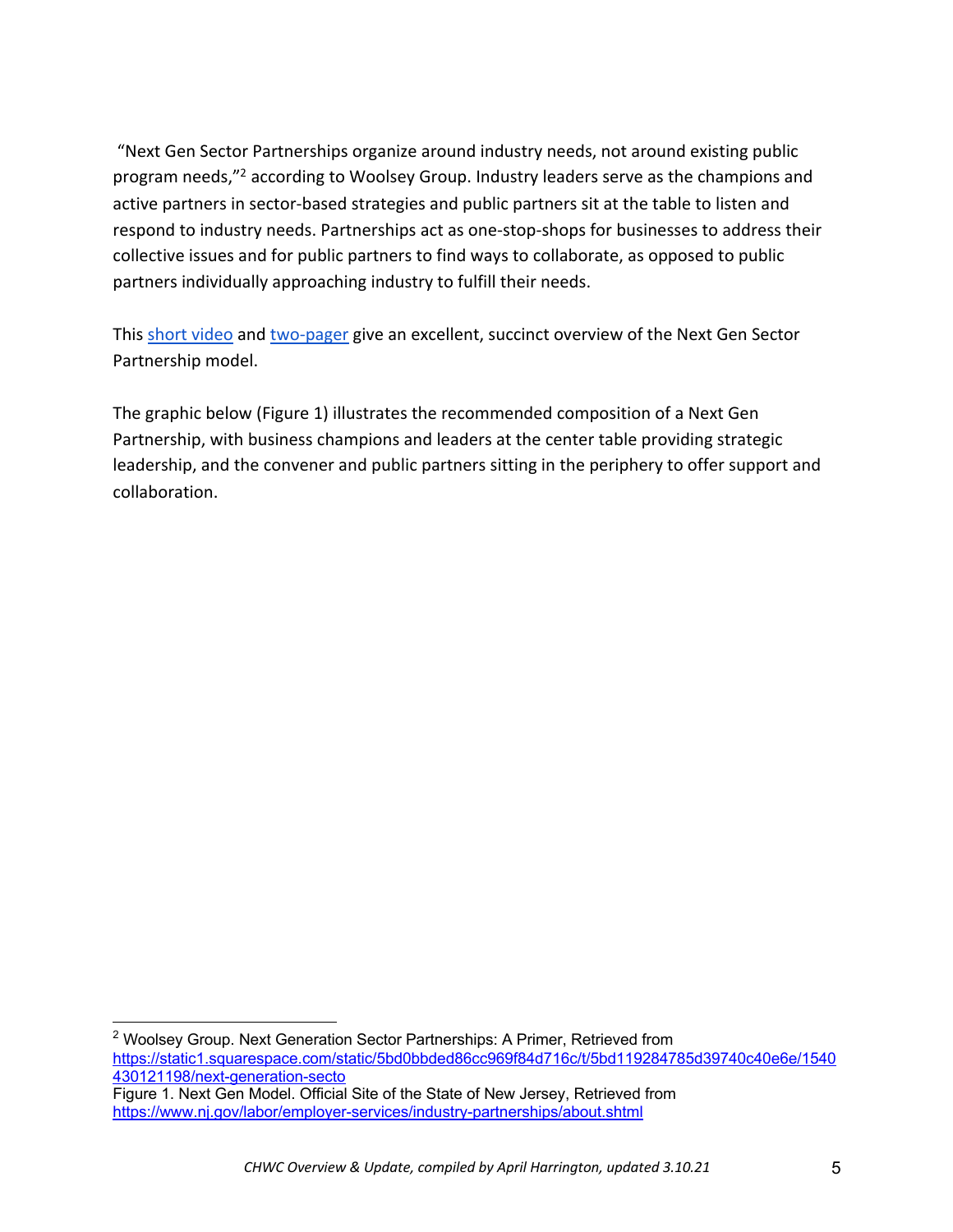

The Chicagoland Healthcare Workforce Collaborative already adheres to, and can continue to develop, practices that align with the Next Gen model. However, there are a couple of limitations. The Next Gen Model requires partnerships to address the health and competitiveness of the industry holistically and look beyond workforce to regulatory, infrastructure, and other issue areas. Alternatively, CHWC focuses specifically on workforce, allowing CHWC to focus its efforts and bring the right employer representatives to the table (in most cases, HR staff).

Another aspect of CHWC that can be considered a challenge and an asset is the rich and active field of workforce development that exists in the sector with or without CHWC. This includes State- and City-driven public-private partnerships as well as initiatives driven by active private funders, community organizations, and mission-driven employers. These initiatives are highly valuable and push shared goals forward but change the way Chicago's healthcare sector partnership can and should function.

As ILDCEO and Woolsey group predicted in 2015, "There is enormous opportunity in Illinois because of this alignment in vision and strategy. There is also a risk: if regional programs and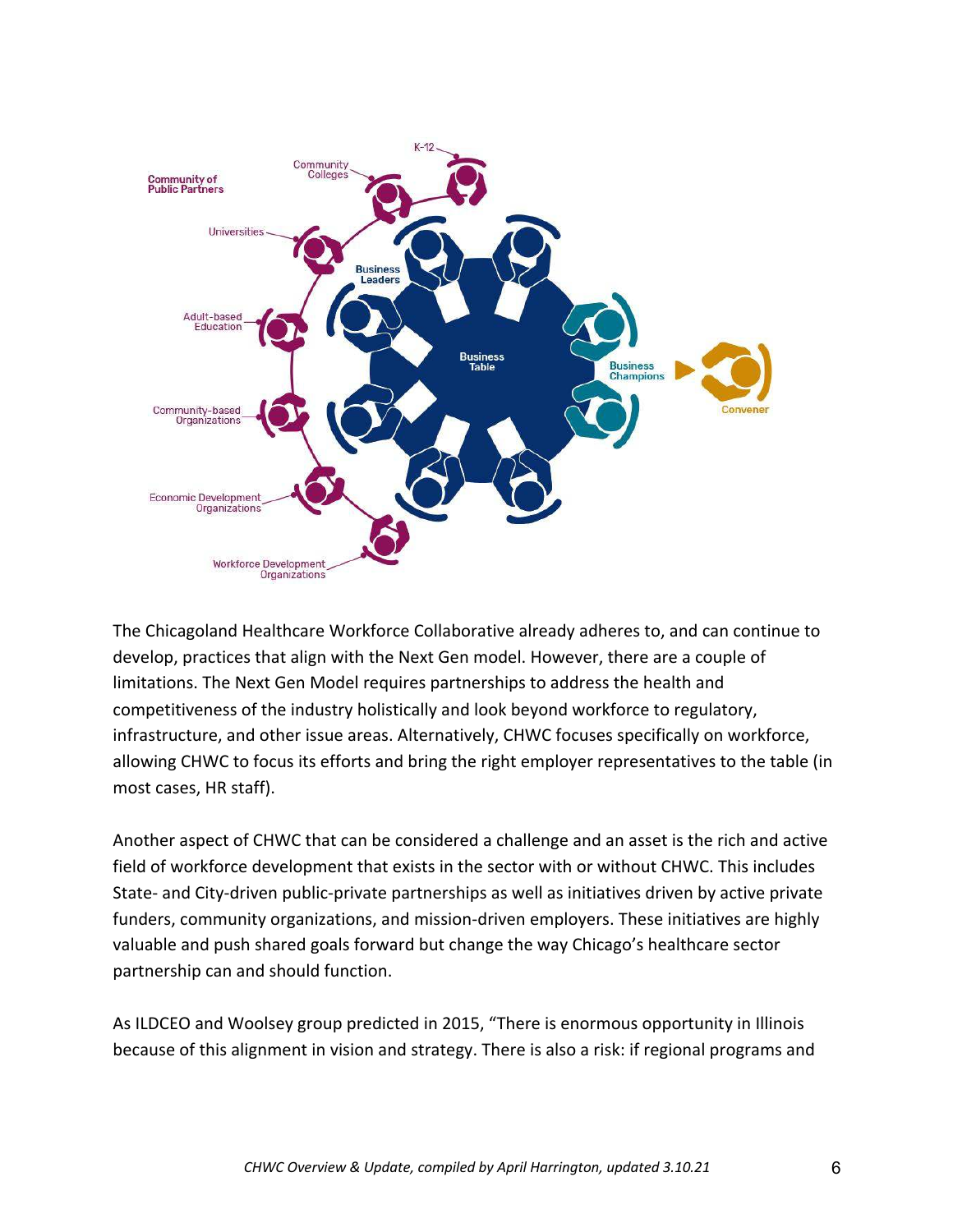organizations in each of these systems build partnerships with industry independently of each other, duplication of effort and inefficiencies will increase dramatically."<sup>3</sup>

As CHWC re-groups in 2021, it should focus on strategies to reduce duplication of efforts and inefficiencies across an active field.

Meanwhile, there are continued calls for CHWC to carry out its mission. In the just released Advancing Workforce Equity in Chicago: A Blueprint for Action produced by the National Equity Atlas, researchers recommend sector-based partnerships as a powerful lever for advancing workforce equity. They also include specific recommendations for the healthcare sector in moving individuals from lower-paying positions into higher paying, more stable careers (charts listing those positions are included).<sup>4</sup>

## **CHWC Initiatives & Programs: Past & Present**

## **Study of Select Healthcare Occupations and Review of Targeted Hiring Policies:**

CHWC worked with The Council for Adult and Experiential Learning to study six occupations that members identified as in-demand and to explore hiring policies for target populations. The study was published in January 2018.

The six occupations studied included Certified Nursing Assistant, Patient Care Technician, Licensed Practical Nurse, Medical Assistant, Pharmacy Technician, and Community Health Worker. Researchers looked at similarities and differences across member employers in occupation definition and requirements, the hiring process, relationships with education providers, and issues relating to employee retention and barriers to success.

The study found MA positions to be in-demand at all employers, which influenced the decision to build an MA Pathway Program, described below.

<sup>&</sup>lt;sup>3</sup> Illinois Department of Commerce and Economic Opportunity, Retrieved from https://www.illinoisworknet.com/WIOA/network/Pages/SectorStrategies.aspx

<sup>4</sup> National Equity Atlas (2021). Advancing Workforce Equity in Chicago: A Blueprint for Action, Retrieved from https://nationalfund.org/learning-evaluation/publications/advancing-workforce-equity-in-chicago/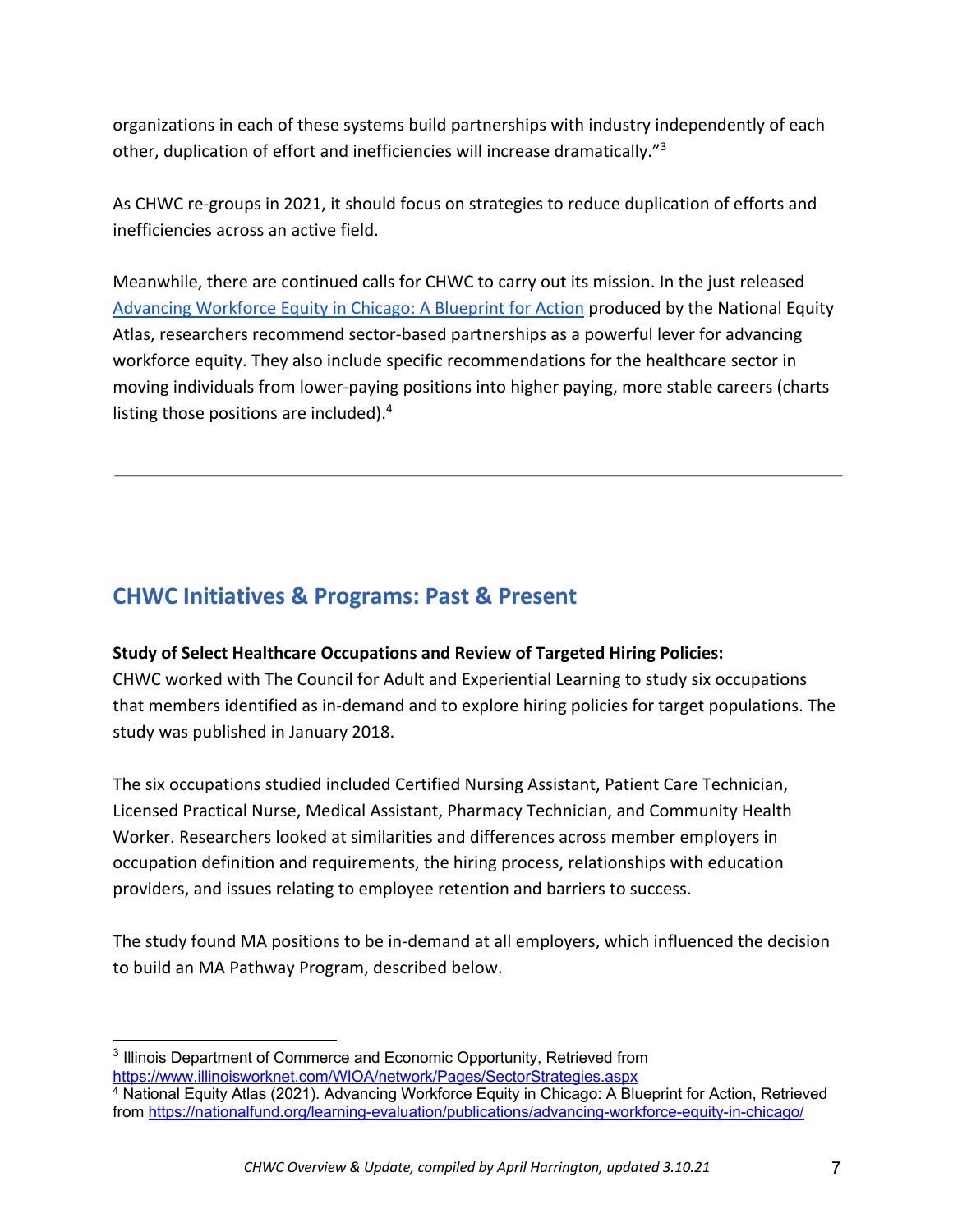The hiring policy review studied policies and practices related to three target populations: local candidates, candidates with records, and candidates with disabilities. This work influenced CHWC's decision to work with Safer Foundation on policies and best practices related to hiring individuals with backgrounds, also described below.

### **Medical Assistant Pathway Program (MAPP):**

Launched in 2018, MAPP brings together member employers, Malcolm X College, West Side United, and One Million Degrees to provide a pathway program into Medical Assistant positions. Other partners including the Civic Consulting Alliance, World Business Chicago, and Erie House were also involved in the launch.

The program is designed to serve existing employees of member healthcare systems (incumbent workers) who were in non-clinical roles, usually environmental or dietary, and enroll them into a pathway program towards the clinical role of Medical Assistant. Applicants see the opportunity as a career ladder, a way to secure better hours and work locations, and a way to find more meaning in their work.

Malcolm X provides the training and has adjusted their regular course schedule to allow participants to work full-time while pursuing the program. One Million Degrees provides case management and job-readiness services. Funding is provided by JP Morgan Chase, WIOA incumbent worker funds, and member employers in the form of tuition coverage. West Side United now manages the program and the partnerships.

To date, 39 participants have enrolled in the program in three cohorts, 13 have completed, 26 are still in the program, and 3 graduates have been placed in MA positions.

The MAPP team has experienced a variety of successes and challenges with the program and has continually made adjustments as new challenges arise.

Some of the challenges include:

- Many candidates need to hone basic English and math skills in order to pass the Malcolm X placement test. Malcolm X was able to support those candidates through their Level Up program, but this has added another layer of the program, and time commitment for the candidates.
- The part-time MA training provided by Malcolm X takes two years to complete, and some participants have had to drop out for a variety of life circumstances during that duration.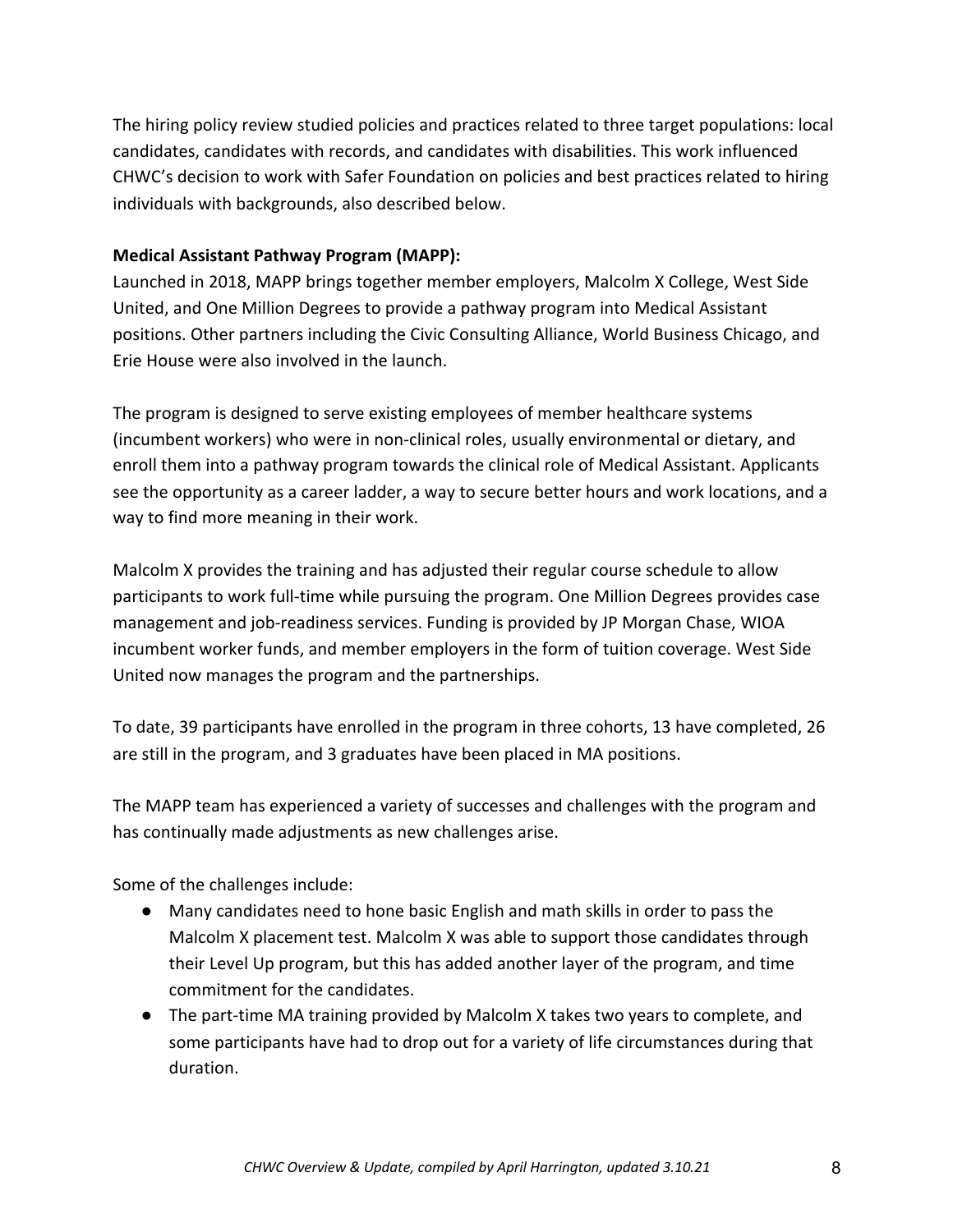- Once participants finish the program (2+ years after applying), the salary increase from their current non-clinical position to MA is too small, non-existent, or in some cases represents a decrease in pay.
- The pool of applicants into the program has drastically decreased since the first cohort.

Moving forward, the MAPP team is planning to reconsider recruitment pools to serve candidates who are more likely to finish the program and move into MA roles, including existing Malcolm X MA students (those who have finished one year) and part-time incumbent workers.

**Safer Foundation Technical Assistance for Hiring People with Arrest and Conviction Records:**  Safer Foundation is one of the nation's largest nonprofits working tirelessly to disrupt the cycle of recidivism and social injustice in our society. For nearly 50 years, they've been a leader in the fight to break down barriers and provide people with arrest and conviction records the opportunity for a second chance.

The Safer Demand Skills Collaborative prepares and places individuals in healthcare occupations and has placement partnerships with some of the health systems in CHWC.

In 2016, Safer Foundation released A Healthcare Employer Guide to Hiring People with Arrest and Conviction Records. Since then, they have been building their capacity to support employers in adopting Fair Chance Hiring practices. Most recently, they have developed a Virtual Training Center directed at HR and other key staff on Fair Chance Hiring best practices, with customizable modules.

In 2019, The Chicagoland Workforce Funder Alliance offered support for technical assistance partnerships between Safer Foundation and member employers. Sinai Health System has since completed the research and analysis phase of the technical assistance project.

The assessment conducted by Safer was focused on how three domains relate to people with arrest or conviction records: (1) Policy, Process, and Systems, (2) Workforce Development Practices, and (3) Human Resource Practices. A Review of Model Hiring Practices for People With Arrest and Conviction Records at Sinai Health System was completed in early 2020, with detailed recommendations. Unfortunately, the Covid-19 pandemic has delayed the adoption of those recommendations, but Sinai plans to take action when they are more capable.

#### **Industry Convenings**

In February 2020, CHWC held an Industry Convening focused on Medical Assistants. Best practices for hiring and retention were presented by Rush University Medical Center, and best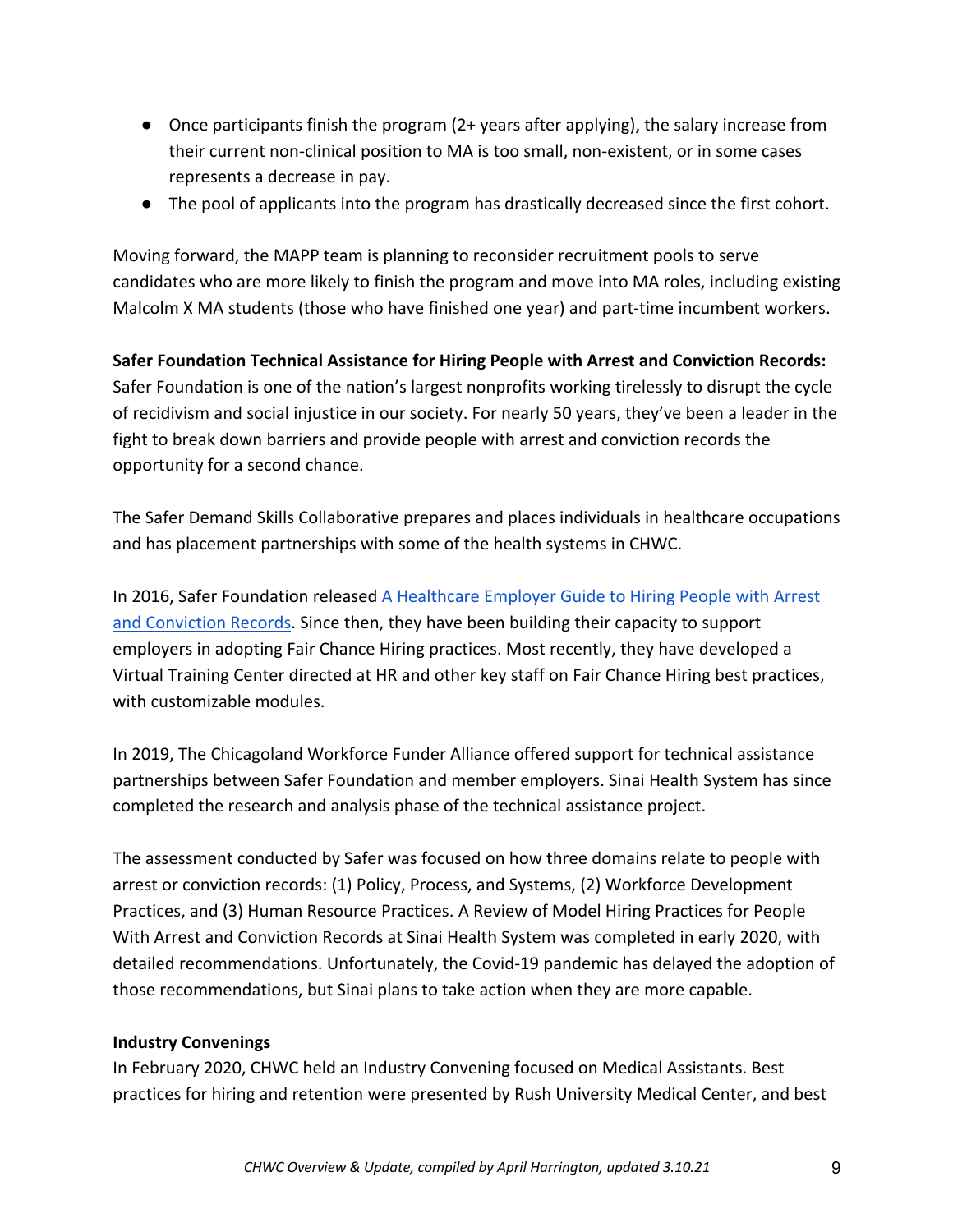practices for an enhanced externship experience were presented by Northwestern Medicine and Malcolm X. Breakout sessions focused on MA certification requirements and aligning the externship experience with workforce needs.

An additional Industry Convening focused on Retention was scheduled for 2020 but was postponed due to COVID-19.

#### **Covid-19 HR Discussion Series**

When the pandemic hit, CHWC's former Project Manager Bonnie Kang quickly shifted priorities to create a space for employers and strategic partners to discuss new and rapidly changing challenges prompted by Covid-19. Bonnie sent out weekly emails with resources, and organized four HR Discussions with speakers, panels, and opportunities to share best practices.

Discussion topics included Managing New Staffing Demands in a Crisis, Workplace Accommodations, Chicago Contact Tracing Efforts, and Teaching and Learning for Healthcare Professionals during COVID-19. Participants found the conversations to be extremely helpful in a trying time.

## **Healthcare Workforce Initiatives Across Chicagoland**

Since CHWC launched in 2016, a rich diversity of partnerships and initiatives related to healthcare workforce development have been implemented across Chicagoland. Many of them target specific communities, and approach healthcare career pathways through different lenses including community health, population health, public health, racial equity, anti-violence, anchor mission strategies, and more.

Below are a few of the initiatives to be aware of. The list is far from exhaustive and does not include the variety of partnerships that workforce development, community engagement, and HR teams at member employers have launched themselves.

**HEAL: "**In October 2018, U.S. Senator Richard J. Durbin (D-IL) challenged 10 leading Illinois health systems to join forces and use their organizations' economic and community footprint to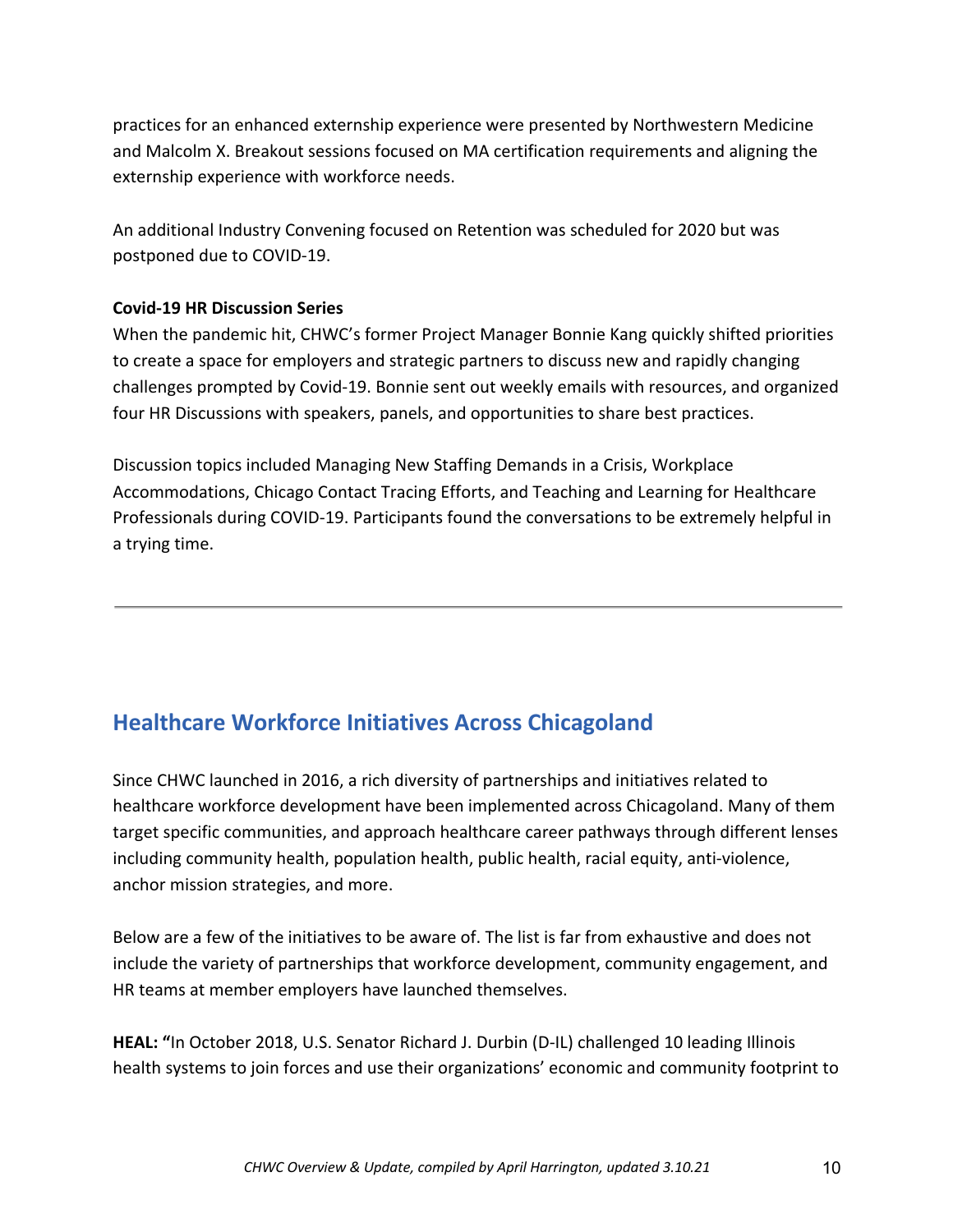redouble their efforts to curb violence and improve health in 18 vulnerable Chicago neighborhoods.<sup>"5</sup> All ten hospital systems participating in HEAL are also members of CHWC. Chicago HEAL— Hospital Engagement, Action and Leadership—is a bold, three-year initiative to reduce violence and improve health through neighborhood engagement.

Three pillars:

- 1. Increase Local Workforce Commitment to reduce economic hardship
- 2. Support Community Partnerships to improve health and safety of public environments
- 3. Prioritize key in-hospital clinical practices to address unmet needs<sup>5</sup>

The 2020 one-year report highlights an increase in hiring from HEAL neighborhoods, and an increase in summer and apprenticeship programs for high school and college students.

**West Side United:** In 2017 and 2018, West Side United (WSU) was formed to improve neighborhood health on the West side by addressing inequality in healthcare, education, economic vitality and the physical environment using a cross-sector, place-based strategy. Partners include healthcare providers, education providers, the faith community, business, government and others working together to coordinate investments and share outcomes.

Five of the hospital systems in CHWC are also founding hospitals of West Side United. At least four of those hospitals are also members of the Healthcare Anchor Network, a national collaboration of over 60 leading healthcare systems building more inclusive and sustainable local economies.

In addition to the Medical Assistant Pathway Program, WSU also manages pathway programs for Certified Nursing Assistant/ Patient Care Technician, Respiratory Therapy, and Health IT.

**The City of Chicago Recovery Taskforce:** The City convened a Recovery Taskforce that in July 2020 released the Recovery Taskforce Advisory Report: Forward Together, Building a Stronger Chicago. The plan includes recommendations related to strengthening the healthcare system including mental health services, building career pathways for community health workers, and diversifying the workforce.

A Healthcare Workforce Development committee is currently convening to look at career pathways for Social & Human Service Assistants, Community Health Workers, Pharmacy

<sup>&</sup>lt;sup>5</sup> Dick Durbin United States Senator Illinois (2020). Hospital Engagement Action and Leadership 2020 Report to Stakeholders, Retrieved from https://www.durbin.senate.gov/imo/media/doc/IHA-HEAL-reportv14-singles%20--%20Final%20-%205-20-20.pdf